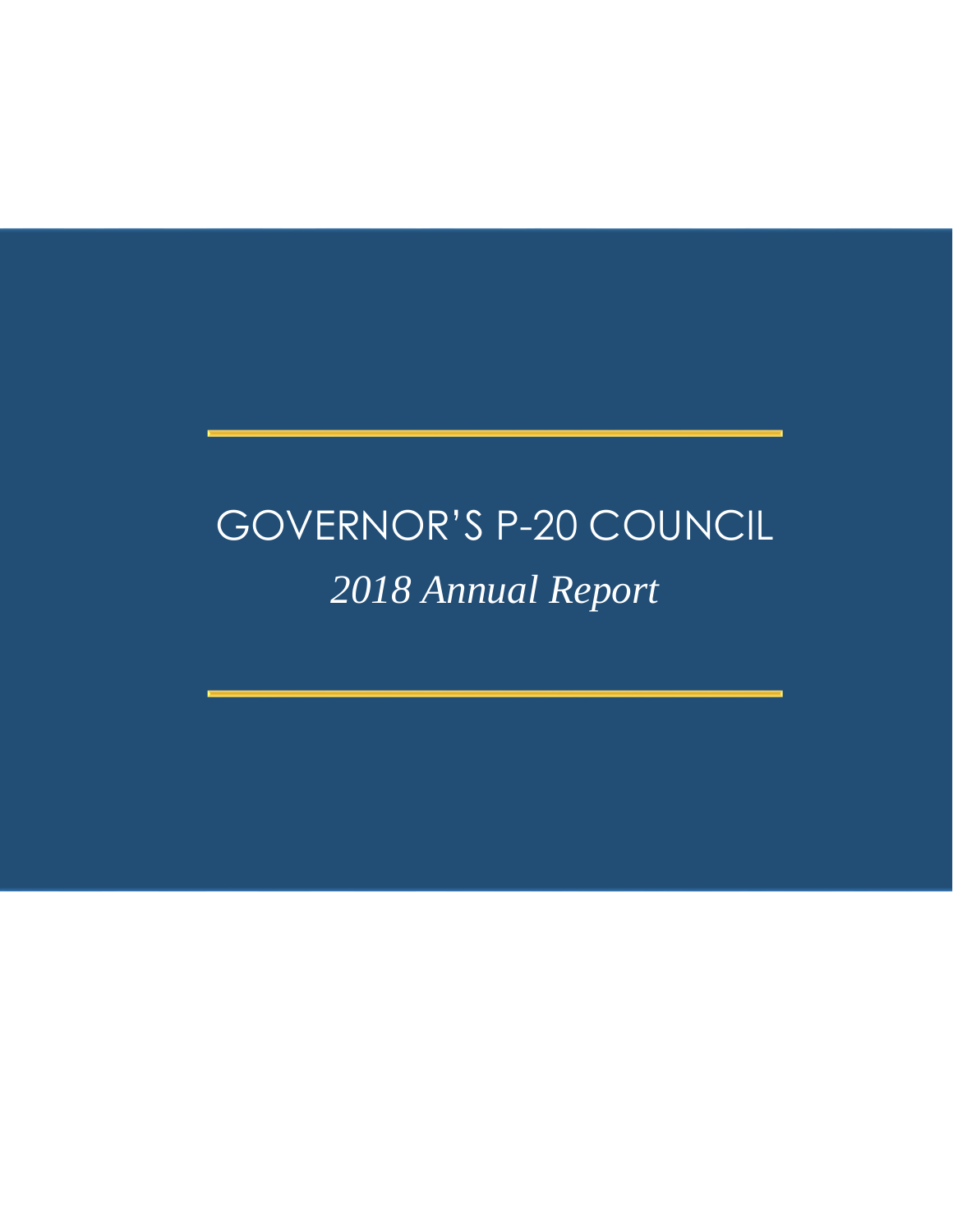| <b>Contents</b><br>Introduction                                 | 3  |
|-----------------------------------------------------------------|----|
| 2018 Year in Review                                             | 4  |
| <b>Council Meetings</b>                                         | 4  |
| <b>Workgroup Reports</b>                                        | 5  |
| HIGH SCHOOL EQUIVALENCY/GED                                     | 5  |
| <b>Background and Review</b>                                    | 5  |
| New initiatives                                                 | 6  |
| Highlights of 2018                                              | 6  |
| <b>Facilitating Collaboration</b>                               | 7  |
| Legislation                                                     | 7  |
| Counseling Students Who Exit School Without Graduating          | 7  |
| Assisting Current GED® Testers Who Have Not Earned a Diploma    | 8  |
| Anne Arundel County Literacy Council Tutoring Program Expansion | 8  |
| 2019 Goals                                                      | 8  |
| AT-RISK YOUTH WORKGROUP                                         | 9  |
| Recommendations                                                 | 9  |
| <b>GED Option Programs:</b>                                     | 9  |
| Best Practices Business Skills Development                      | 10 |
| Internship & CTE Programs                                       | 10 |
| <b>Tutoring Programs</b>                                        | 10 |
| <b>Mental Health Training Programs</b>                          | 11 |
| Social & Emotional Learning Programs                            | 11 |
| 2019 Goals                                                      | 11 |
| WORKFORCE DEVELOPMENT WORKGROUP                                 | 12 |
| Summary of findings and recommendations from related reports    | 12 |
| Healthcare                                                      | 12 |
| Computer Science and Cyber Security                             | 13 |
| Teachers                                                        | 14 |
| Career Technology Education (CTE)                               | 14 |
| MARYLAND LONGITUDINAL DATA SYSTEM WORKGROUP                     | 15 |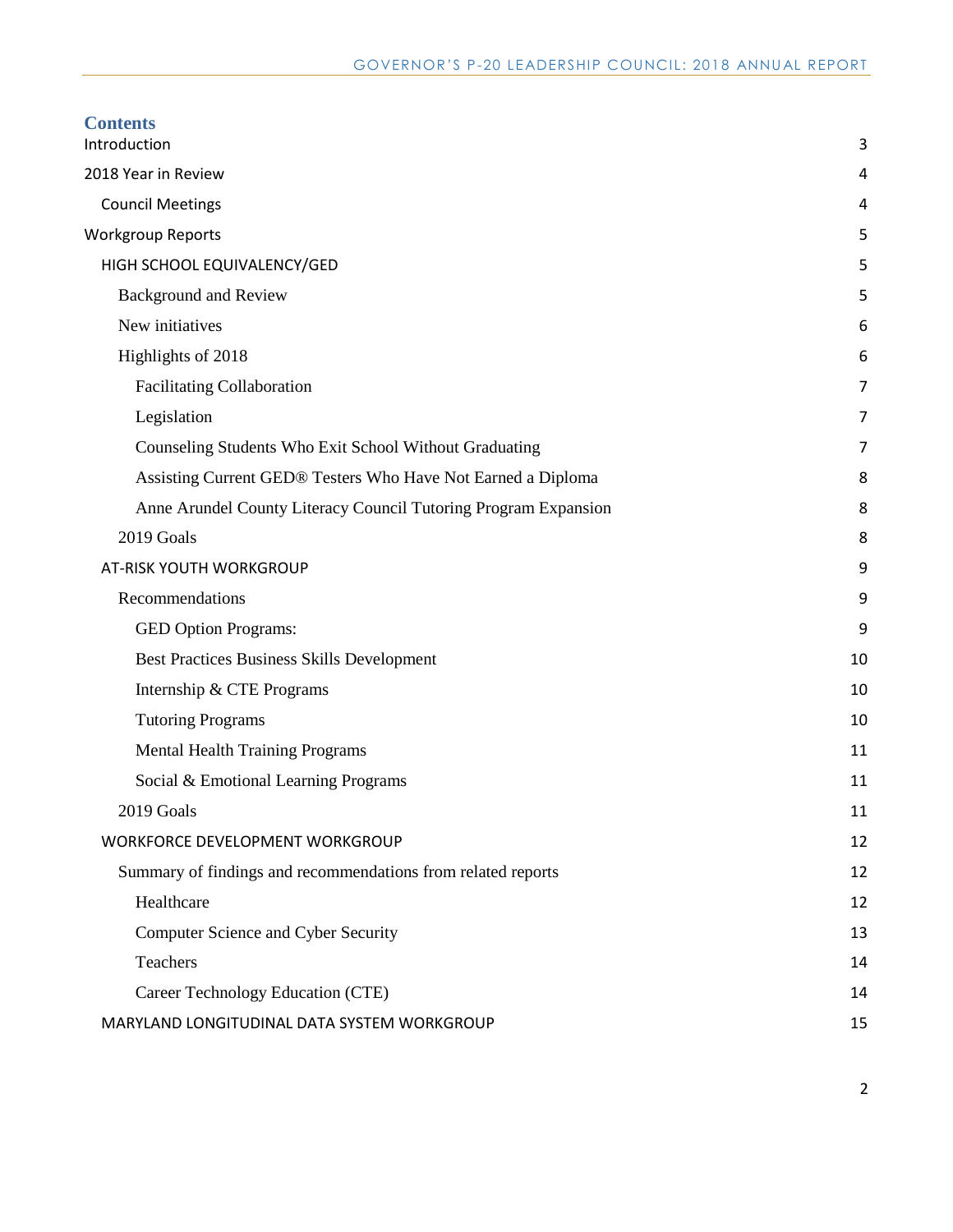# <span id="page-2-0"></span>**Introduction**

 $\overline{a}$ 

The Governor's P-20 Leadership Council of Maryland (P-20 Council)<sup>1</sup> was authorized under Chapter 191 of the Acts of the General Assembly of 2010 to provide a forum in which the governor, legislators, and stakeholders from elementary and secondary education, postsecondary education, and the workforce and economic development communities can discuss policy priorities and the alignment of the various elements of our education and workforce systems. The mission of the council is to better prepare Maryland students for the jobs of the new economy while enhancing the state's economic competitiveness by developing a workforce with 21st century skills. The council also ensures that college and career readiness and college completion strategies for Maryland students are implemented.

In accordance with §24-801 of the Education Article of the Annotated Code of Maryland, the P-20 Council is charged with developing strategies to:

- Prepare all students with skills necessary to succeed in the modern workplace;
- Reduce dropout rates while increasing retention and graduation rates at the high school and college levels;
- Improve student achievement and close achievement gaps;
- Improve teaching quality and retention;
- Strengthen and expand educational leadership programs;
- Redesign and expand career technology education (CTE) programs to meet college expectations and employer needs;
- Strengthen science, technology, engineering, and mathematics (STEM) programs at all levels;
- Align high school, college, and employer expectations and needs;
- Create pathways for all students to obtain college degrees;
- Provide teachers with the resources and professional development needed to help students reach higher standards;
- Expand opportunities for continuous learning;
- Align high school graduation requirements with college readiness requirements;
- Improve connections between the pre-kindergarten, primary, secondary, and postsecondary education systems;
- Create programs and incentives to encourage mutually beneficial relationships between schools, school systems, postsecondary education, and the business community; and
- Ensure college and career readiness and college completion strategies are implemented.

The P-20 Council is required to submit an annual report to the governor and General Assembly containing a summary of the council's activities and any recommendations from the Council. The P-20 Council is also required to submit a biennial report to the Governor and General Assembly on progress toward implementing college and career readiness and college completion strategies, as prescribed in the

<sup>&</sup>lt;sup>1</sup> "P-20" refers to a system of education that encompasses preschool through graduate studies and/or careers, and ensures that students from an early age are learning the necessary skills for a competitive workforce.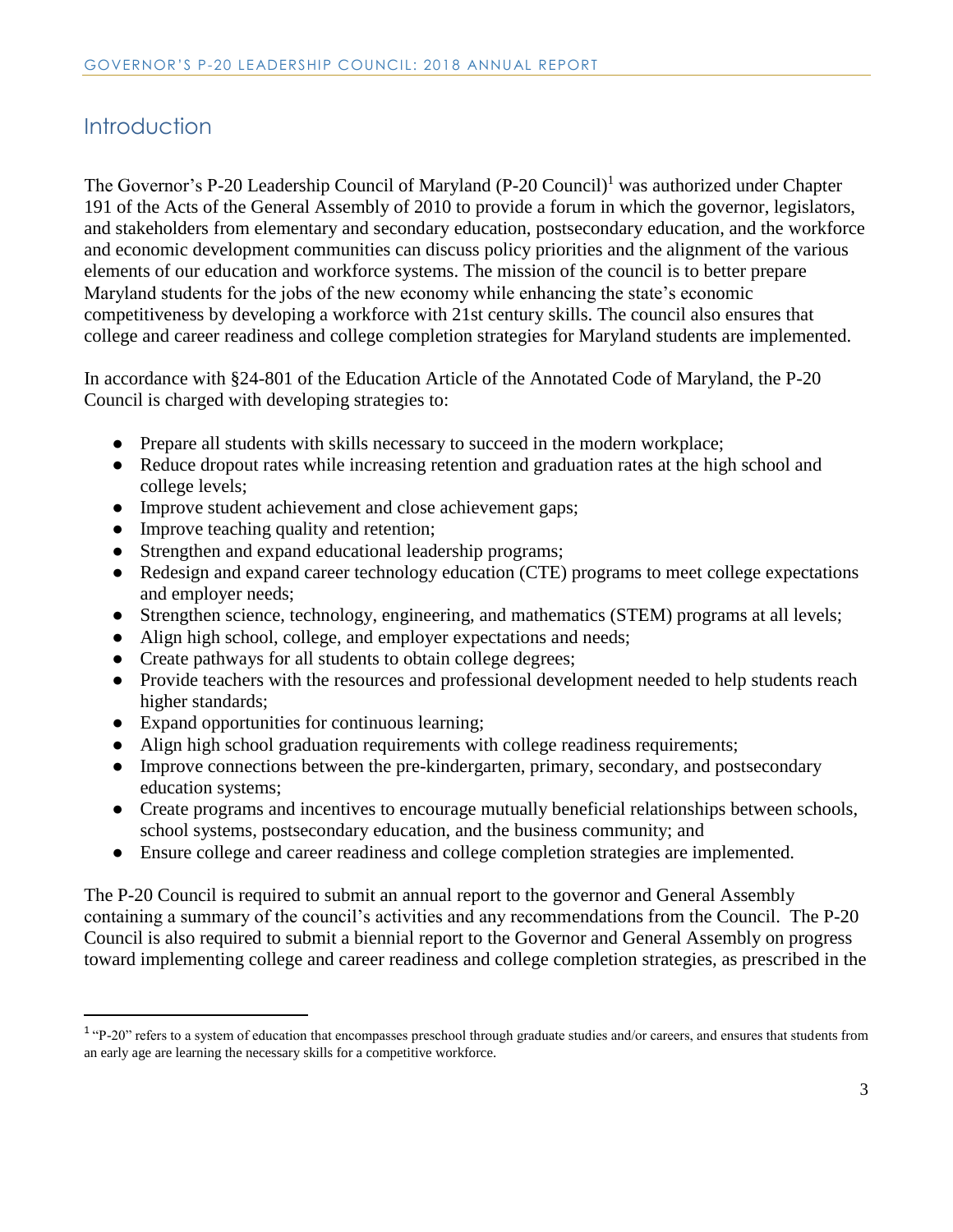College and Career Readiness and College Completion Act of 2013 (CCRCCA, SB740). This report was submitted in 2016 and 2018 and can be accessed on the P-20 webpage at [http://dllr.maryland.gov/p20/.](http://dllr.maryland.gov/p20/)

# <span id="page-3-0"></span>2018 Year in Review

# <span id="page-3-1"></span>**Council Meetings**

The Council met quarterly as statutorily required on March 5 in the Governor's Reception Room in Annapolis, June 5 at the University of Baltimore School of Law, September 11 at Sentry Wire, and December 4 at Bowie State University.

At each quarterly meeting, Council workgroups provided updates on their 2017 goals as well as new initiatives. In addition, guest speakers and government partners presented to the Council relevant education and workforce related information. For instance:

- The February meeting in Annapolis featured Brit Kirwan, Chairman of the Commission on Innovation and Excellence in Education, who gave an update on the Commission including its mission, goals, and interim findings. The Council also received an update from GED workgroup Chair Jeff Ferguson on the math tutoring program launched in Anne Arundel County in 2017, and an update on the Governor's ACCESS initiative by Michael Digiacomo, Executive Director of the Governor's Workforce Development Board.
- The June Meeting at University of Baltimore School of Law featured Shreeya Khurana, Founder and President, MATHgirls Program, and a sophomore at Montgomery Blair High School in Montgomery County. MATHgirls seeks to motivate and empower girls for a career in a STEM field by supplementing and enhancing classroom education with tutoring sessions by peers to prepare girls for competitive and standardized tests such as entrance exams to magnet schools as well as the SAT and ACT. The June meeting also featured an update on the University of Maryland Baltimore County Apprenticeship for College Credit program. Kent Malwitz, President, UMBC Training Centers, Tom Sadowski, Vice Chancellor for Economic Development, University System of Maryland, and Britta Vander Linden, Director of Partnerships and Program Development at DLLR presented on this exciting new program that allows students to earn college credit for apprenticeship programs.
- The September meeting at Sentry Wire included a graduation ceremony for the state's first two graduates of the new cyber security apprenticeship program. The apprentices worked closely with cyber security mentors on real-world issues combating and thwarting cyber attacks and tracking down cyber criminals. The meeting also included a presentation on the new workforce expressway, a website developed by DLLR and Commerce to allow a one-stop location for every workforce development related program and incentive offered by the state. The website can be accessed at [www.maryland.gov/workforce.](http://www.maryland.gov/workforce) Also at this meeting, Ann Kellogg from the Maryland Longitudinal Data Center presented on MLDS research related to College Pathways to Careers.
- At the December meeting, Bowie State officials representing President Aminta Breaux discussed the successful programs that are helping students prepare for rewarding careers. The Council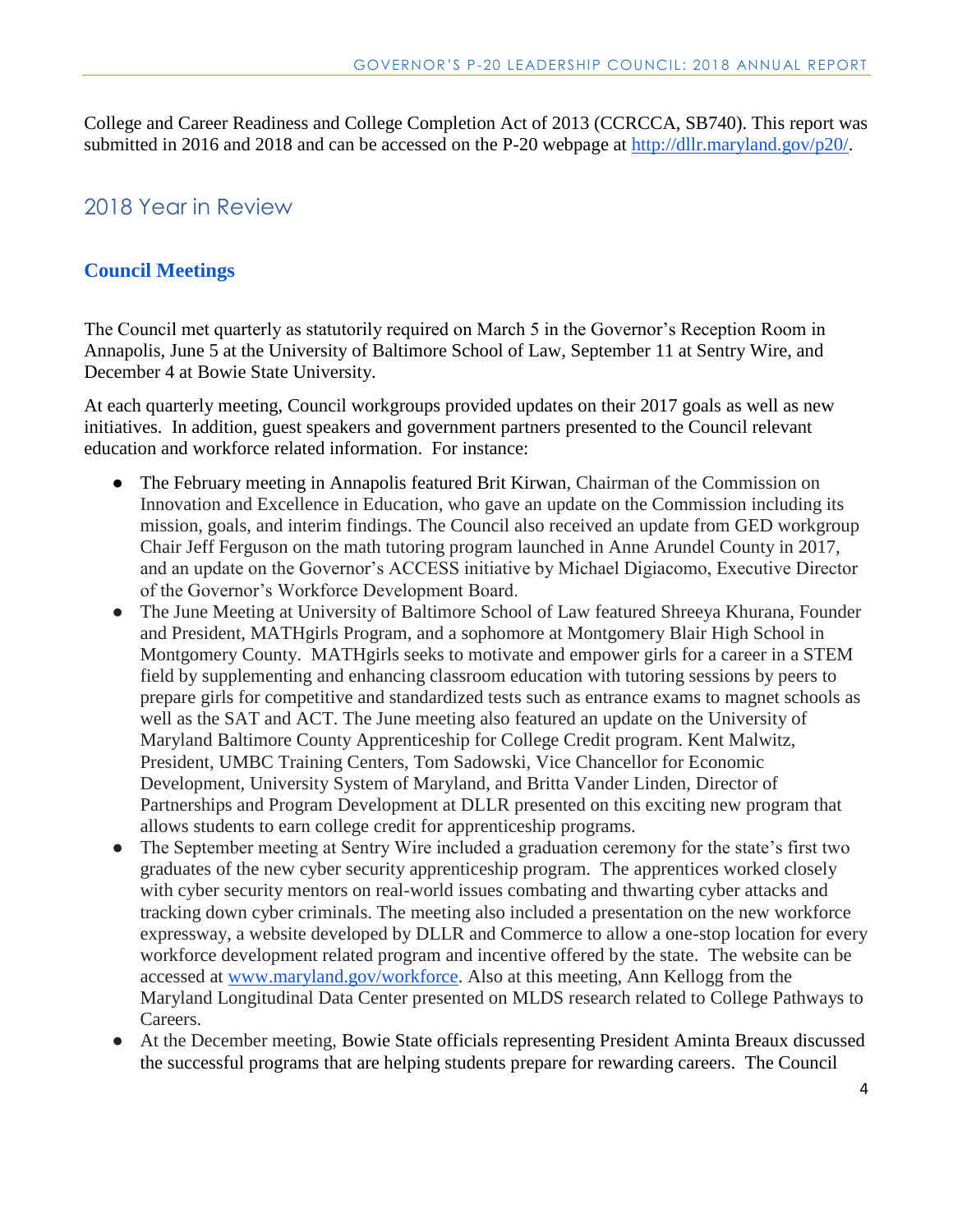was also briefed on the MHEC College and Career Readiness Report findings in preparation of the biennial reporting deadline.

Council workgroups met independently of the quarterly Council meetings and are discussed below in each workgroup report.

# <span id="page-4-0"></span>Workgroup Reports

# <span id="page-4-1"></span>**HIGH SCHOOL EQUIVALENCY/GED**

The members of the High School Equivalency Workgroup for 2018 are:

- Dr. Jeffrey Ferguson, Chair,
- Terry R. Gilleland, Jr., Director of Office of Adult Education and Literacy Services (DLLR)
- Heather Lagerman, Baltimore County Public Schools Leadership Coordinator
- Melissa Zervos, Adult Education Program Specialist and Training Coordinator (DLLR)
- Deborah Russell, AAWDC Director of Workforce Innovation and Opportunity Initiatives
- Jean Perrini, GED instructor and trainer for Adult Corrections (DLLR)
- Daphne Atkinson GED Testing Service trainer
- Adora Beard, GEDTS Maryland State Relationship Manager,
- Molly Dugan, Maryland GED Administrator (DLLR)

#### <span id="page-4-2"></span>**Background and Review**

Three years ago, the P-20 Council High School Equivalency GED® Workgroup identified six data driven initiatives. Recognizing the limitations of funding and scope of challenges, the workgroup focused on those initiatives that could be accomplished or advanced by action of committee members through connections with community partners. One initiative was eliminated because it was already being addressed but it was replaced with a new initiative focusing on new or recent school dropouts. The original six initiatives were:

1. Support legislation allowing, but not requiring, a GED Options Program® to be instituted in local school systems to broaden opportunities to designate high school proficiencies for at-risk student success. Likewise, support legislation to revise the existing law which states that students currently enrolled in school must be officially withdrawn in order to take GED® tests.

2. Create and pilot a Personalized Tutoring Program for GED® Mathematics in Anne Arundel County offering free tutoring to adults who have taken, but not passed, the GED® math module.

3. P-20 Council representatives should present information about GED® testing at a Maryland Association of Boards of Education and Public School Superintendents' Association of Maryland meeting to reinforce awareness to all school superintendents of SB 264 2008, Chapter 378, Alternative Education Programs and GED Requirements.

4. Identify successful marketing and advertising strategies to enhance awareness of GED® testing for youth, older adults, and New Americans.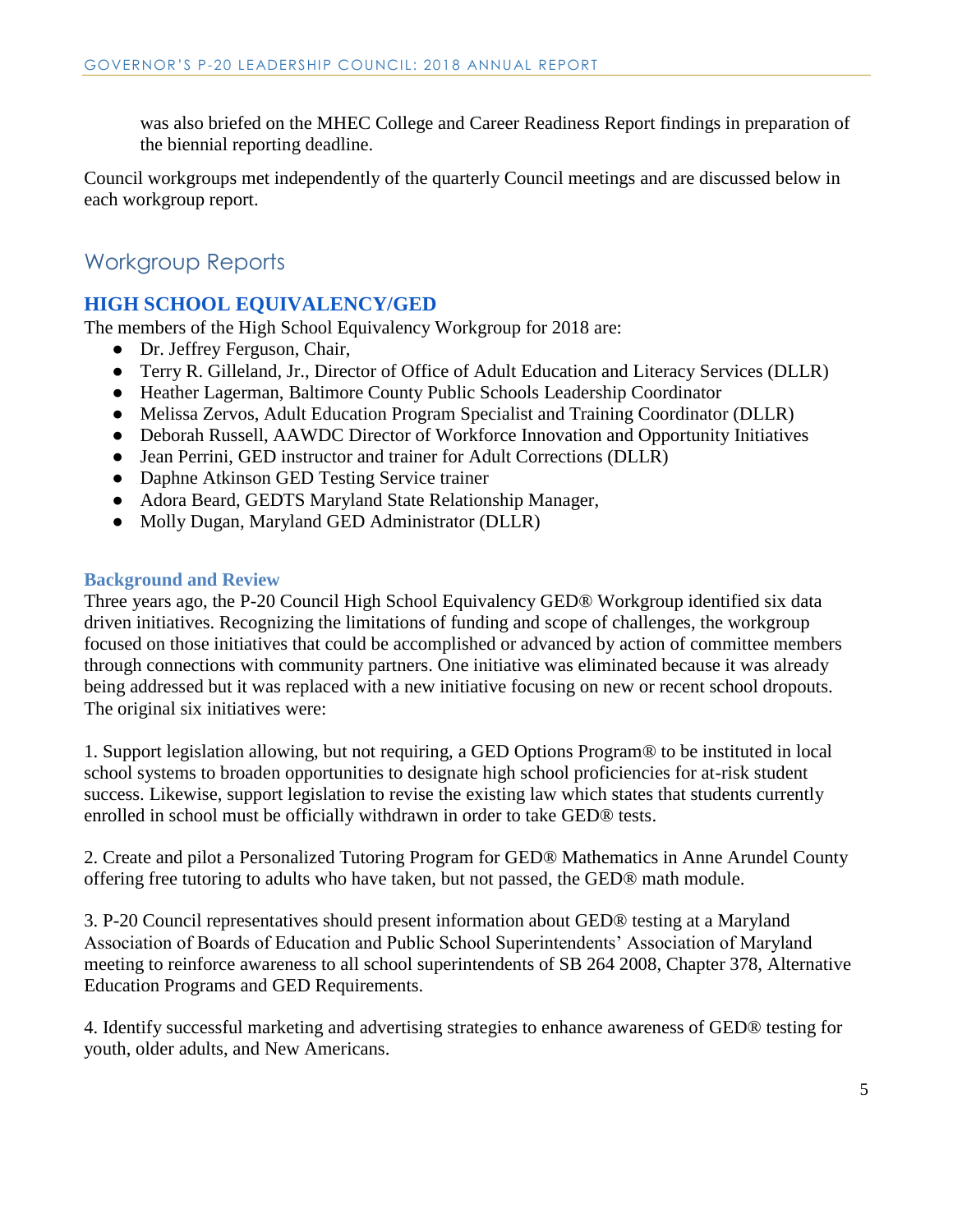5. Provide opportunities for business leaders in Maryland to gain an understanding of the benefits of helping their employees obtain a high school diploma by targeting companies that employ large numbers of employees who do not have a high school diploma.

\*6. P-20 workgroup members will examine alternative diploma programs that provide high school equivalency credentials in other states.

\**The final recommendation to explore additional options to provide alternative programs for earning a Maryland high school diploma was eliminated as a goal for this workgroup. 2017 legislation required DLLR and MSDE to collaboratively develop plans to approve several adult high schools which will provide options for credit recovery for eligible adults without a diploma. Completers of the program will be awarded a Maryland high school diploma.*

# <span id="page-5-0"></span>**New initiatives**

Identify and reach out to two unique groups: 1) Youth who have recently exited the K-12 system without graduating; and 2) Adults who have passed three modules of GED® tests but have not passed the last test. By collaboration with LEAs and GED® instructional programs, design and implement focused programs specifically developed to support the needs of each distinct group to streamline their journey.

Members of the workgroup met 12 times in 2018 in groups or individually, sometimes meeting with selected stakeholders to provide information and resources, develop partnerships, or to plan programs. With new members and additional data, the workgroup determined that expanding initiatives from Anne Arundel County to additional jurisdictions and to local school systems statewide should be the focus for 2018.

# <span id="page-5-1"></span>**Highlights of 2018**

- Presentation to Maryland Adult Literacy Council (MALAC) -"Building Successful Partnerships," highlighting the Anne Arundel Council Literacy Council's (AACLC) Math Tutoring Project and GED® Workgroup project.
- Presentation to Montgomery County Schools' Pupil Personnel Workers How to help students who will not graduate earn a Maryland High School Diploma via GED®.
- Presentation to Workforce Development staff at Raising the Bar Options to help clients earn a high school diploma.
- Math training for non-grantee instructional programs "Ten Things You Need to Know About GED®."
- Presentation to state Local Management Board directors on ensuring GED® awareness among partners.
- Two GED® presentations at Maryland Association for Adult Community and Continuing Education (MAACCE) annual meeting.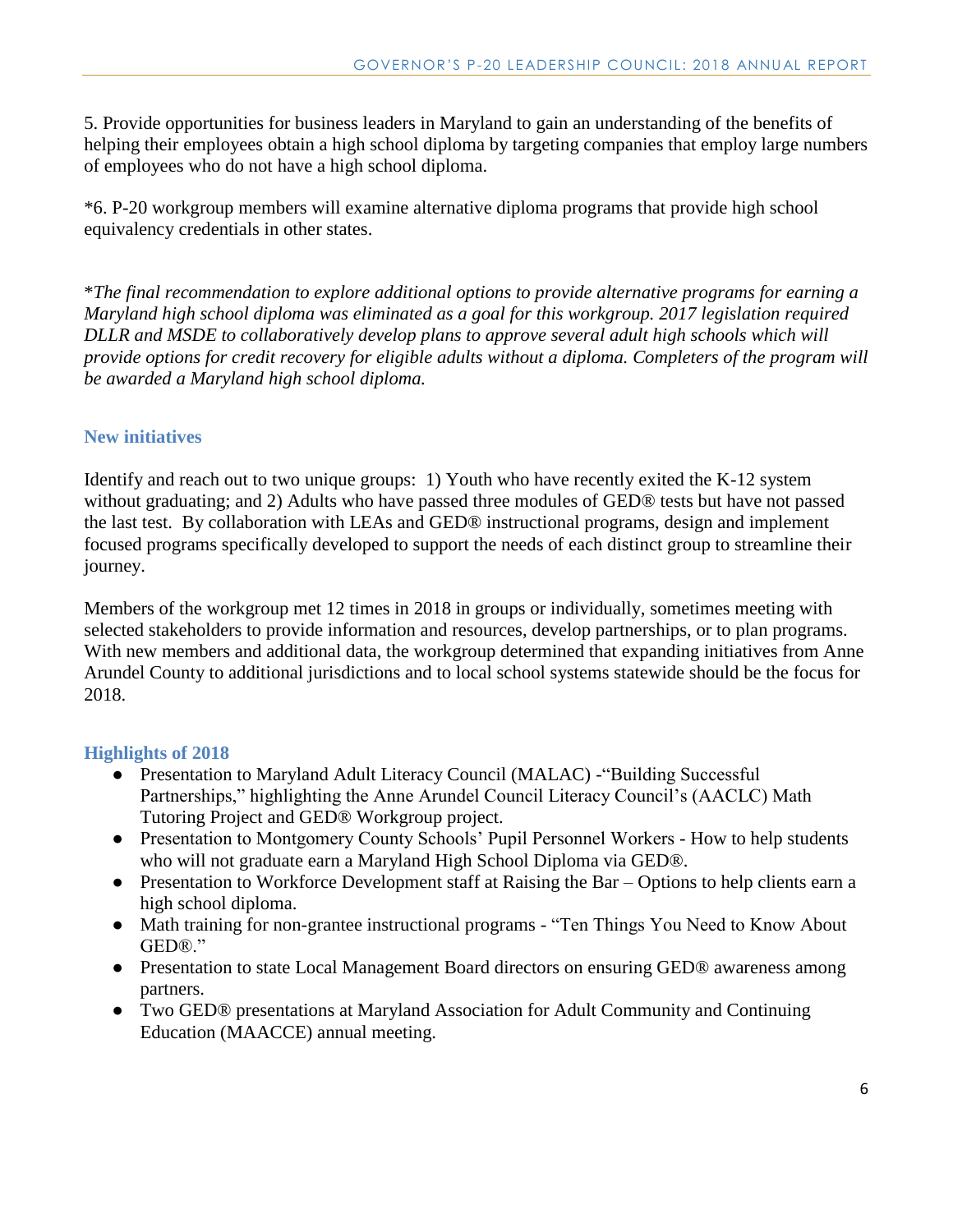- Presentations to Diploma Workgroup of High School Graduation Taskforce on GED® for nongraduates and GED® Option programs.
- Attended Anne Arundel County Literacy Council's Annual Recognition Dinner for volunteer tutors and students.
- National GED® Conference- Using resources and data to drive program development
- First Regional GED® Conference Planning session for a regional (VA, PA, DC, DE, MD) GED® conference to be held in Maryland, "Closing the Gap for Partial Passers."
- Planning session for a tri-county math tutoring program for Montgomery County Literacy Council, Prince George's Community College and Charles County Literacy Council.
- Harford Community College Adult Education Best instructional practices for GED® preparation by GED Testing Service.
- MD Adult Education Program Leadership Meeting Two GED® presentations for instructors and program design to develop strategies to support partial passers.
- Maryland Association of Boards of Education annual meeting conference vendor.
- MSDE Pupil Personnel Workers' regional staff meetings presentation on GED® awareness for non-graduates.
- Maryland Chapter International Association of Workforce Professionals (IAWP) Susquehanna region meeting – Offer diploma option Professional Development workshop to staff.

# <span id="page-6-0"></span>*Facilitating Collaboration*

There continues to be a lack of communication between agencies and other service providers that work with undereducated adults who do not have a high school diploma. United Way of Central Maryland is an example of a non-profit which assists adults in obtaining a GED® with whom we hope to combine forces. A goal of the workgroup is to offer a conference or resource guide for all service providers in Maryland to identify the services they provide and to strategize ways to work together supplementing and supporting the work of each entity to avoid duplication of services, identify gaps, and facilitate cooperation.

# <span id="page-6-1"></span>*Legislation*

Although legislation passed in 2018, allows a *limited* GED Options® program for English Language Learners in select jurisdictions, (Maryland General Assembly Senate Bill 43), the GED® Workgroup recommends that the language be expanded to permit school systems to offer the GED Option® to a select group of currently enrolled students who will not graduate with traditional credits. The GED Option®, offered in eight states, provides a realistic goal and an alternative pathway to a diploma for students who will not graduate with their class.

# <span id="page-6-2"></span>*Counseling Students Who Exit School Without Graduating*

Members of the P-20 Council High School Equivalency Workgroup continue to develop relationships with both MSDE and Local Educational Agencies (LEAs) to provide information and resources to the high school staff who work with the youth and students receiving home instruction who are the most at risk of not graduating. DLLR's GED® office generated these tools to inform the professionals who work with the potential clients and former students who did not graduate and who need encouragement and motivation to enroll in adult education classes or seek tutoring in order to earn a high school diploma via GED®. It is important to encourage these former students to test soon after exiting the K-12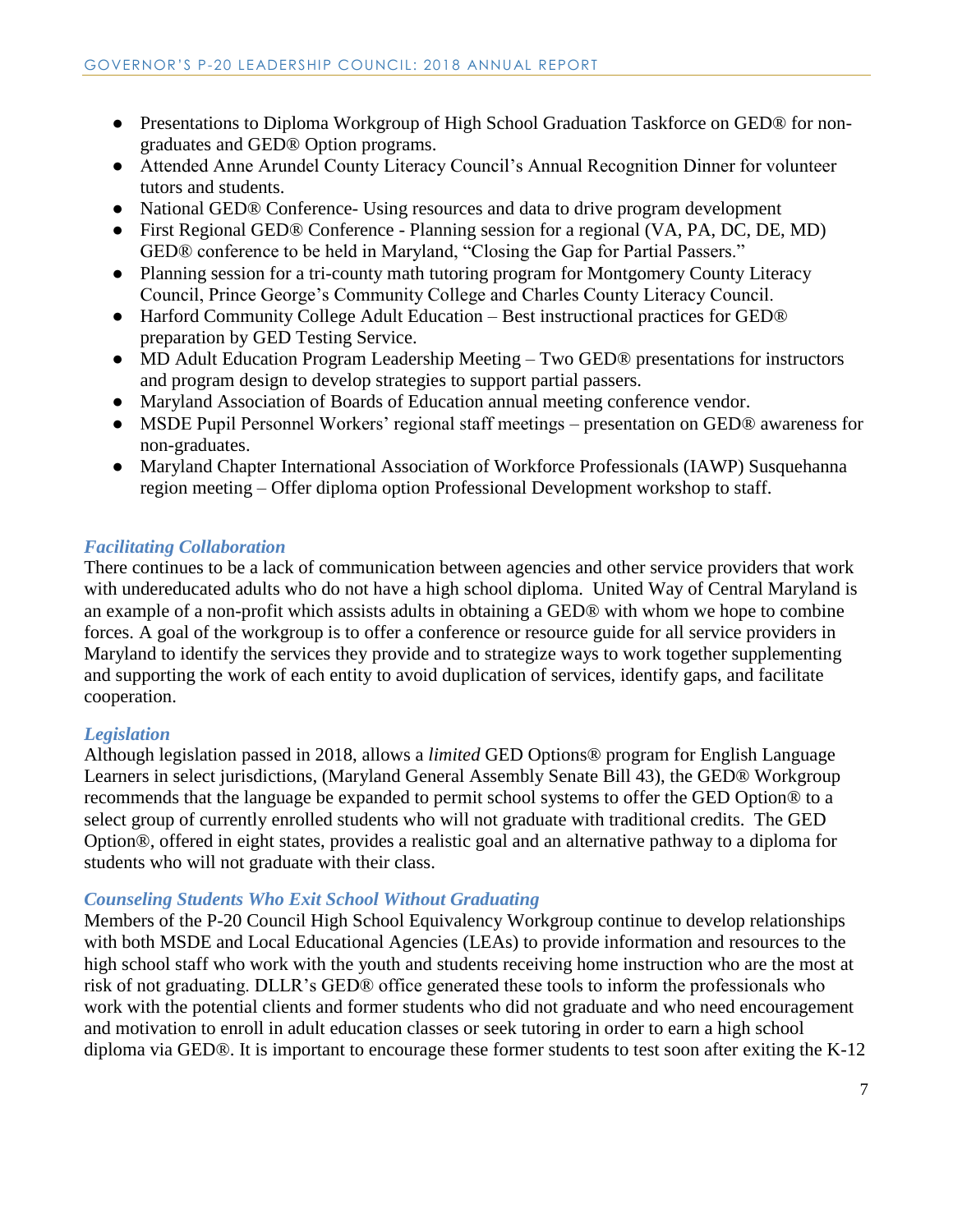system because data shows that the younger the tester, the higher the pass rate.

There were multiple meetings across the state in 2018. Continued communication is planned for 2019.

#### <span id="page-7-0"></span>*Assisting Current GED® Testers Who Have Not Earned a Diploma*

Using available data to locate testers who have passed some GED® tests but not all, the Workgroup is recommending a renewed effort to recruit such students into GED® preparation classes and to provide alternative services that meet their needs such as modified tutoring services, small group instruction and other support services. Over 2,400 individuals in Maryland have passed three of the four tests within the past five years. A GED® Training Institute is being developed by the Maryland Adult Education Office to concentrate efforts on this segment of testers with enhanced program selections.

#### <span id="page-7-1"></span>*Anne Arundel County Literacy Council Tutoring Program Expansion*

The Anne Arundel County Literacy Council (AACLC) is beginning its third year of GED® math tutoring and hosted yet another mathematics tutor training for their 24+ volunteer math tutors, some of whom are now trainers. Their program director and tutor coordinators are solely responsible for creating, maintaining and expanding a GED® math tutoring program that can serve as a model for other jurisdictions in Maryland as well as nationally.

#### <span id="page-7-2"></span>**2019 Goals**

- Explore Legislative action to expand the approval for the GED® Option Program in Maryland to include availability for additional at-risk students who otherwise would not earn a Maryland High School Diploma.
- Extend GED® outreach with distinctive, consistent, and targeted multi-media messaging to motivate sectors of adults without a high school diploma. Identify partners such as nonprofit community programs and community college marketing teams to introduce and develop a *Finish Your Education for a Successful Future* campaign.
- Develop relationships with active literacy councils that have existing tutoring programs to develop or improve GED® math tutoring services. Offer math tutor training sessions to volunteers that become involved.
- Expand GED® testing information sessions for high school professionals such as counselors and pupil personnel workers (PPWs) who have direct contact with youth most at risk of exiting school without graduating or who have already dropped out. Offer information on earning a high school diploma to case managers who work with youth.
- Offer GED® presentations at statewide and/or national adult and secondary education conferences, at-risk youth groups and workforce conferences.
- Meet with Governor's Workforce Development Board workgroups that can assist in offering information to employers about supporting employees' efforts to earn a high school diploma.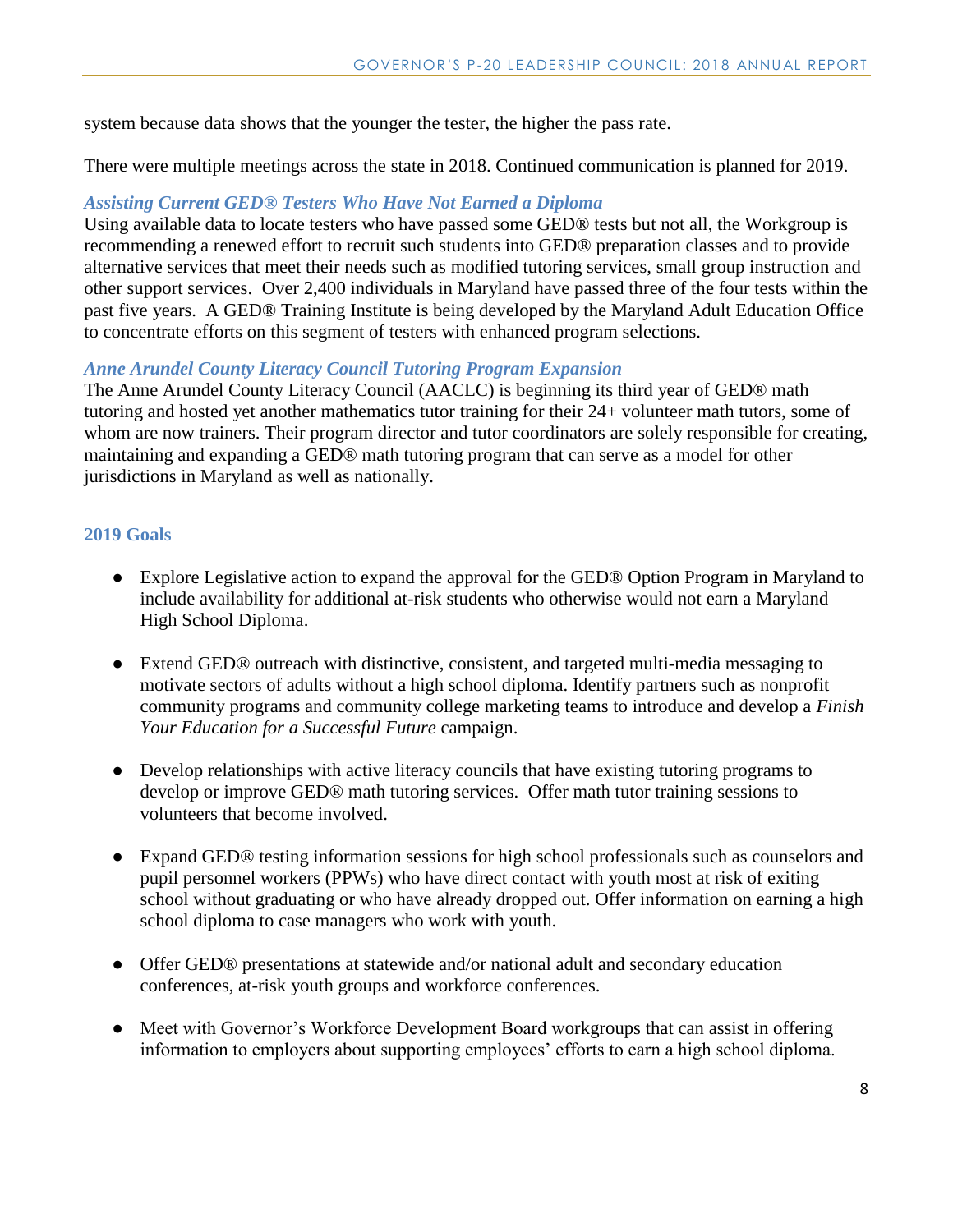Gain interest and offer suggestions for employer investment in GED® attainment for their employees.

# <span id="page-8-0"></span>**AT-RISK YOUTH WORKGROUP**

During 2018, the P-20 Council At-Risk Youth Working Group met with representatives from the following community and government organizations to identify the needs of at-risk youth:

- Maryland Associations for Boards of Education
- Maryland Out of School Time Network
- Urban Alliance
- Mental Health First Aid
- Division of Student Support, Academic Enrichment, and Educational Policy
- School Safety, Climate, and Psychological Services

The Working Group identified six target areas: GED programs, best practice business skills, internship programs, tutoring programs, mental health training, and social and emotional learning. Below are the recommendations for each target area.

#### <span id="page-8-1"></span>**Recommendations**

#### <span id="page-8-2"></span>*GED Option Programs:*

It is recommended that the *GED Option* program should be legislatively expanded to permit certain identified students to earn a Maryland High School Diploma via GED®. These students, currently enrolled in high school, would spend their final semesters preparing for and taking the four GED® modules and earn their Maryland High School Diploma by examination.

All students in Maryland are required to stay in school until they are 18 under the Compulsory Attendance Law. According to the MSDE Report Card on Graduation in 2017, as in prior years, approximately 7,000 students did not graduate with their cohort *even after five years.* These students did not graduate from their high schools because they did not obtain the required credits or were missing or failed some other requirements for graduation. While some alternative opportunities exist for these students, such as in-school credit recovery programs, night school or Saturday school, they are not working for every student. Lack of additional alternative pathways to a diploma is a problem expressed by the larger community of Pupil Personnel Workers and high school counselors in Maryland school districts. Since the GED® tests are based on current College and Career Readiness Standards, the curriculum matches that which is already in place and existing content teachers could be assigned to GED Preparation classes at no additional expense. With an 80% pass rate on GED® tests nationally, the likelihood that select students will be successful is actually very high.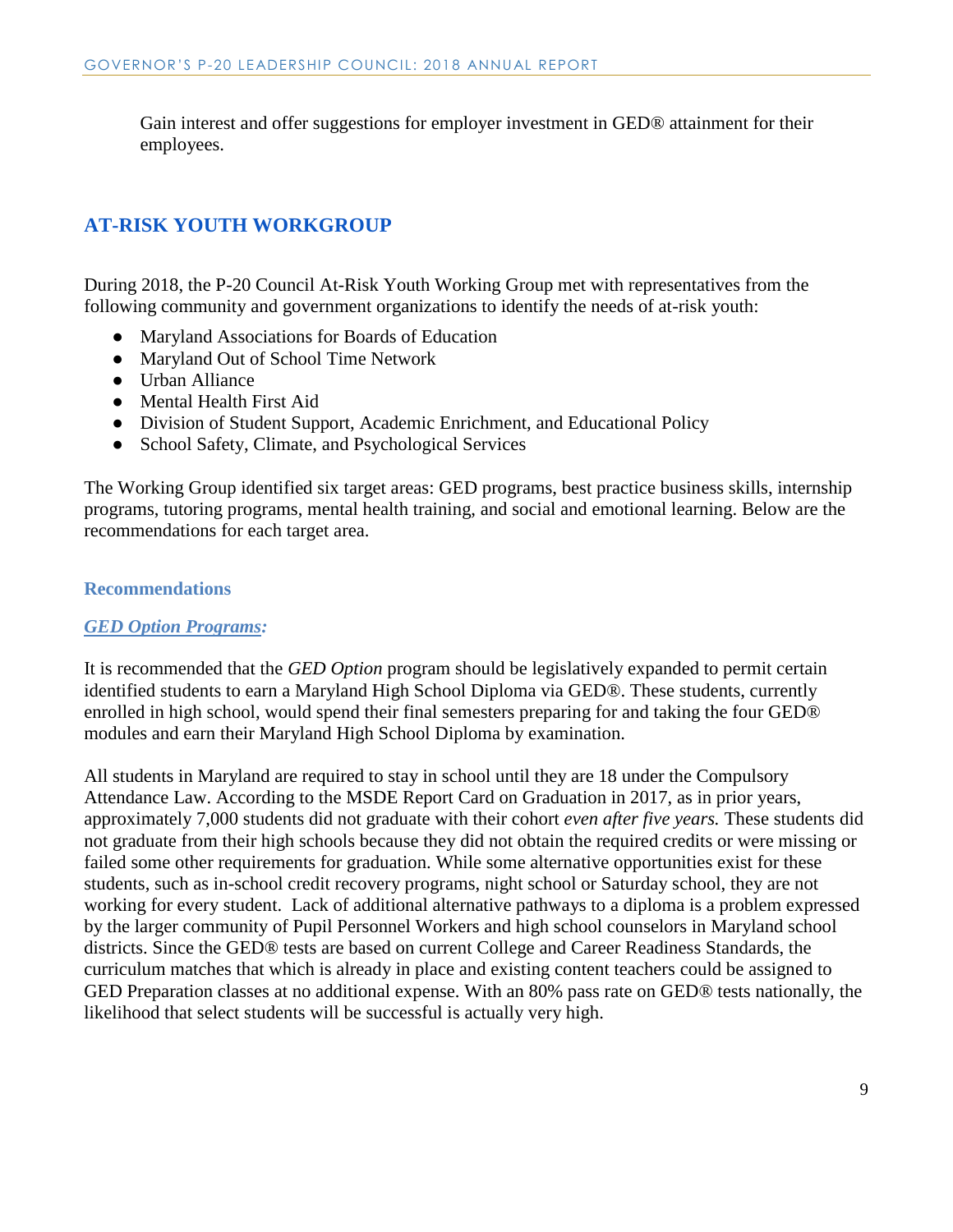# <span id="page-9-0"></span>*Best Practices Business Skills Development*

Many high school students lack basic business skills to conduct job searches, navigate the application process, and maintain successful employment. Recommend that MDSE conduct a best practices audit/survey of the programs throughout the state to develop a educational plan recommendation for school systems to adopt best practice programs would focus on resume writing, job searching, interviewing, negotiation, and time management.

From this plan state legislators should work towards adopting statewide recommendations for activities that promotes these best practice business skills. Additionally, the Governor's Office could take the lead on enticing and incentivizing business participation in internship and CTE programs through

# <span id="page-9-1"></span>*Internship & CTE Programs*

Internship and CTE programs are essential to developing future generations of working adults.

Programs often focus on experiential learning, accredited apprenticeships, and resume building.

School districts and community programs could partner with businesses and programs, such as the Urban Alliance, to offer internships to high school students. It is important to bring together businesses and school systems to make both more aware of the local employment needs and the resources available at the schools. This could include a series of events sponsored by the Governor's office or MDDOL to bring both groups together for evening meetings (once per year) to let the community know the availability of students and the education instructors to learn about the vocational needs of the community.

A standard set of guidelines, useful tools, and insight specific to at-risk students would be created and relayed to participating business to help them run successful internship programs. Most of this information is already available on free websites just not organized to help businesses understand the requirements and benefits of high school internship programs.

Government is a large employer in Maryland, and it is important that the state governments could partner with internship programs to create internship opportunities for high school students within government agencies. Recommend that we expand the Apprenticeship Maryland initiative and put more resources behind promoting this program.

Also, many Federal agencies including CMS have discontinued their high-school internship programs. We encourage the state reaches out to meet with federal agencies working in Maryland (DOD, SSA, CMS, FDA and others), to encourage high school internships.

# <span id="page-9-2"></span>*Tutoring Programs*

To help at-risk youth attain a higher level of academic success, strengthening tutoring programs is recommended. Tutoring would focus on K-3 students and identified high-risk students in grades 6-7,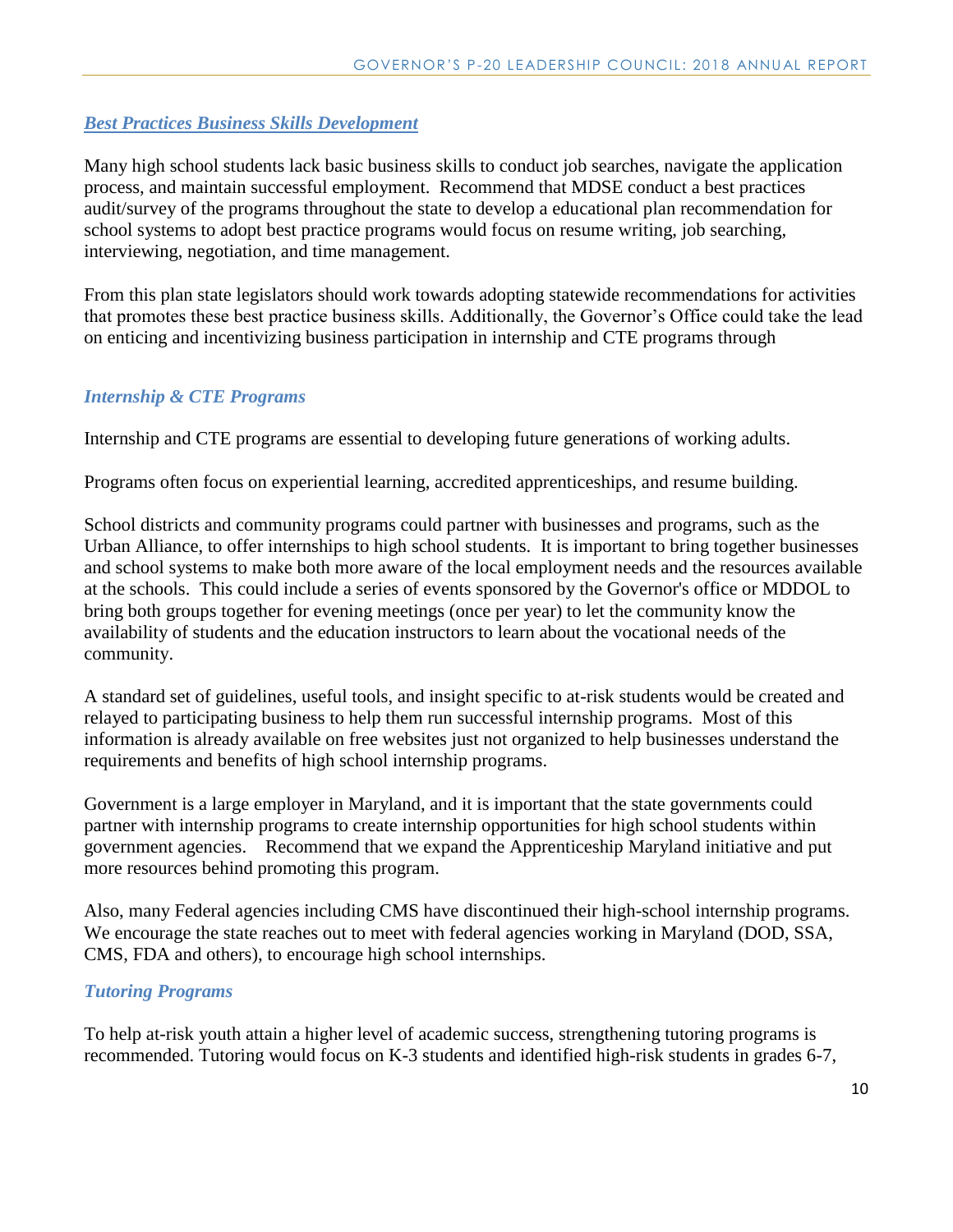along with access to tutors for other at-risk students. The tutoring programs would need to identify talent pools of qualified tutors available to participate in programs. Developing tutoring standards and establishing systems of tutor certification ensures consistency across programs. Additionally, specialized training on tutoring skills would be developed. The training program could be done through a grant program that awards grants to businesses willing to certify tutors online.

# <span id="page-10-0"></span>*Mental Health Training Programs*

Mental health awareness is another essential component to overall student well-being. Early intervention and identification of problems or concerns ensures that at-risk youth are connected to appropriate and timely mental health services. To achieve awareness, programs need to be offered that provide training on mental health issues, services, and resources to all school personnel, parents and students.

An online mental health training and resource website could be made available to Maryland parents and students.

For professionals, teachers and other school employees would have mental health training incorporated into their professional development trainings and in-service meetings. Expand the education of these individuals to be trained not only on mental health issues and resources, but recognition of mental health symptoms, as well. These trainings could also incorporate basic crisis intervention or de-escalation techniques to address mental or behavioral issues that arise in the classroom.

#### <span id="page-10-1"></span>*Social & Emotional Learning Programs*

In addition to academic and employability skills, all students need opportunities to develop social and emotional skills to attain higher levels of functioning in all aspects of their lives. There is an identified need for counseling, financial management, and household management. Currently, life skills courses are taught at the  $10<sup>th</sup>$  grade level, but it may be more appropriate to start teaching these skills at an earlier age and/or with more frequency. One key component to social and emotional programs is prekindergarten services. Early intervention pre-K programs allow students to develop skills and abilities necessary to ensure they are ready to engage in school and learn..

#### <span id="page-10-2"></span>**2019 Goals**

Projects to explore during 2019 include:

- Addressing laws surrounding the transportation of high school students to internships, with an eye towards easing or eliminating transportation barriers.
- Community education (online and live courses) on the benefits of participating in internship programs and how to create successful internship programs
- Work with MDSE to catalog free resources online available for creating internship programs and updating website to list those resources.
- Review the effectiveness of summer youth programs focused on educational enrichment, social and emotional learning, and employability skills. Develop recommendations to enhance the economic value of summer youth programs and internships.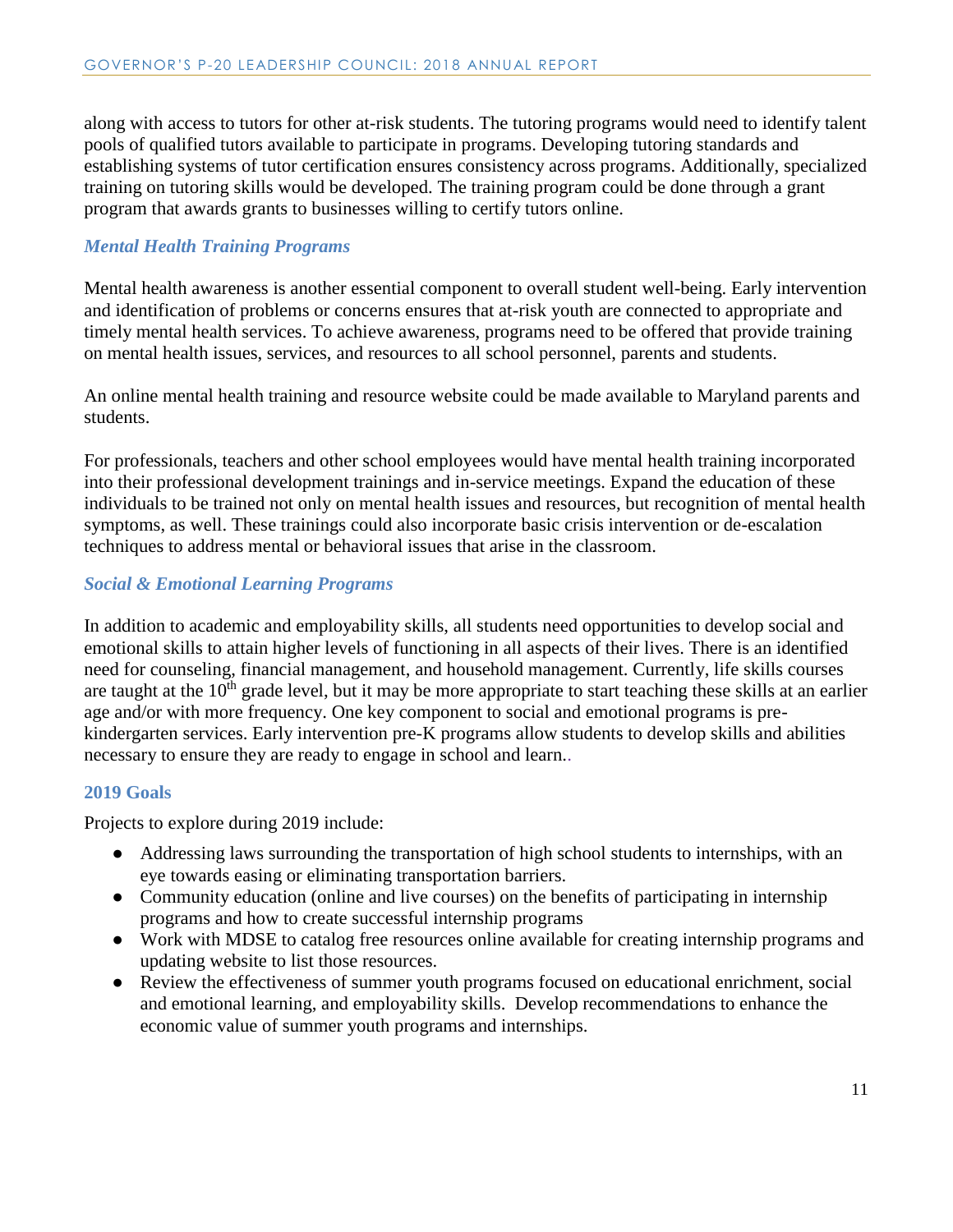# <span id="page-11-0"></span>**WORKFORCE DEVELOPMENT WORKGROUP**

The P-20 Workforce Workgroup, Chaired by USM Chancellor Bob Caret, began this year with a continuing interest in three areas identified as workforce shortage areas in Maryland:

- Healthcare
- Computer Science and Cyber Security
- Teachers

This year's work was also influenced by the simultaneous work of the Commission on Innovation and Excellence in Education, specifically, the recommendations related to teacher quality and quantity, and recommendations under consideration from the sub-committee on Career Technology Education (CTE).

The committee agreed that we need more precise information about workforce shortage areas in Maryland, especially healthcare, cyber, STEM, precision manufacturing and education/teachers. The goal of a research agenda would be to disaggregate which pathways (certificate, AA, BA) lead to which workforce areas. A key focus of work for next year will be to update the "gap analysis" of these three critical areas.

In addition, upcoming work will include surveying the USM institutions to summarize programmatic changes that have occurred as a result of the work that has been done at the System and state levels on workforce development. The workgroup will be asking higher education institutions to summarize programmatic changes that have occurred as a result of the work that has been done by the University System and the state on workforce development priorities.

# <span id="page-11-1"></span>**Summary of findings and recommendations from related reports**

# <span id="page-11-2"></span>*Healthcare*

USM has charged a task force led by President Jay Perman to assess the healthcare workforce needs and resources. The focus of the task force is on multiple aspects of the healthcare workforce, but the P-20 sub-committee focused on the nursing shortage. RNs make up the single largest segment of the healthcare workforce, with more than 79,000 in Maryland. It is clear that the demand for nurses will continue to increase along with demands on the nation's health care system as America's population ages and as we strive to address inequities in the care that racial and ethnic minorities experience. To have a substantive impact on health outcomes given these emerging challenges, nurses must continue to advance their education.

The P-20 Pipeline sub-committee of that Task force made the following recommendations:

- Provide more opportunities for more students at the CTE level. Take advantage of the Kirwan Commission recommendations related to the last two years of high school.
- Examine and assess diversity and inclusion in the various pathways and pipelines into healthcare professions, and include diversity goals in any strategic planning related to expanding the pipeline.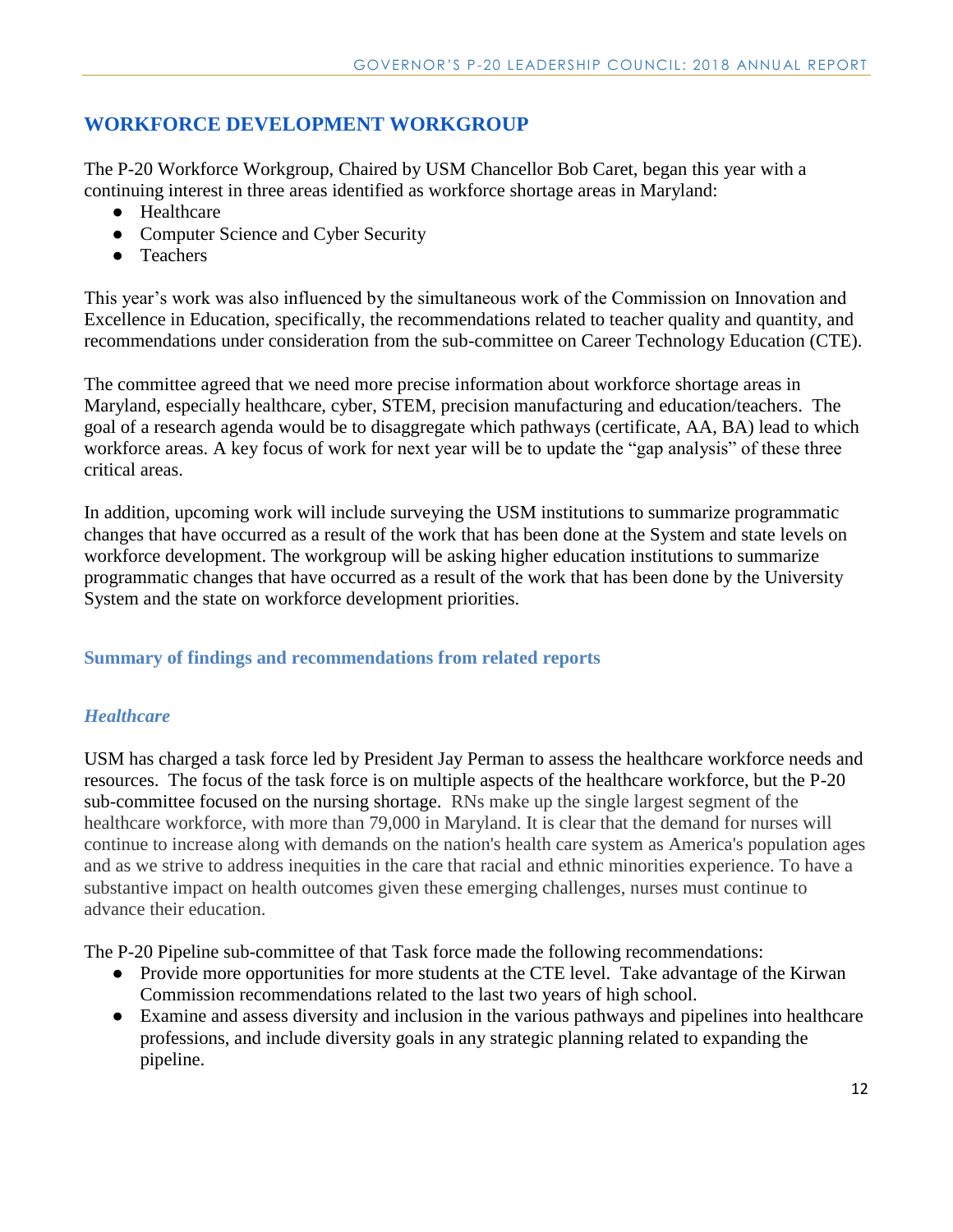- Expand financial aid opportunities and streamline financial aid coordination to be more responsive to student needs.
- Work with MLDS and other information sources to develop a research agenda to understand the relationship between investment of resources and quality and quantity of the of healthcare workforce pipeline.
- Form a task force to address a state-wide articulation agreement between and among programs.
	- o MHEC and the P-20 Council could charge a task force to recommend policies that would align pipeline programs, including financial aid. Nursing articulations could be used as a model for this work.
- Create additional workgroup(s), as necessary, to address specific issues found within what is the broad category of health professions.

# <span id="page-12-0"></span>*Computer Science and Cyber Security*

According to an assessment that was presented as part of the report to the Maryland Center for Computing Education (MCCE) Advisory Board (2018):

- 20,912 computing jobs open in MD right now
- $\bullet$  \$100,812 average salary for these jobs
- \$56,120 current average salary in MD

In 2018 the Maryland General Assembly, in collaboration with Governor Hogan (HB281) established the Maryland Center for Computing Education (MCCE). To increase the number and diversity of students learning CS through teacher preparation and professional development. The Center was funded with \$5 million for FY2019 to "scale and sustain" computer science and computing education instruction in Maryland public schools.

The Maryland Center for Computing Education ( $cs4md.com$ ), housed in the University System of Maryland, is designed to expand access to high-quality K-12 computing education by strengthening educator skills and increasing the number of computer science teachers in elementary and secondary education. It also serves as a focal point for broader collaborative initiatives to increase the availability and quality of P-12 computing education across the state, including stakeholder meetings and partnerships; teacher certification efforts; standards and curriculum development; innovative pedagogical research and practices; training and awareness for administrators, students, and parents; and coordinating with related national efforts.

Current MCCE projects:

- A proposal with the Baltimore Cyber Range and Maryland Community Colleges to provide statewide resources for hands on cyber learning experiences for students in high schools, colleges, workforce, and universities. This includes at least 4 levels of hands on experiences from beginners to advanced.
- Building a list of cybersecurity resources, curriculum, camps, and learning opportunities for Maryland teachers and students.
- Upcoming Quilt/Merit high school cyber challenge that the University System has committed to collaborate on for next year.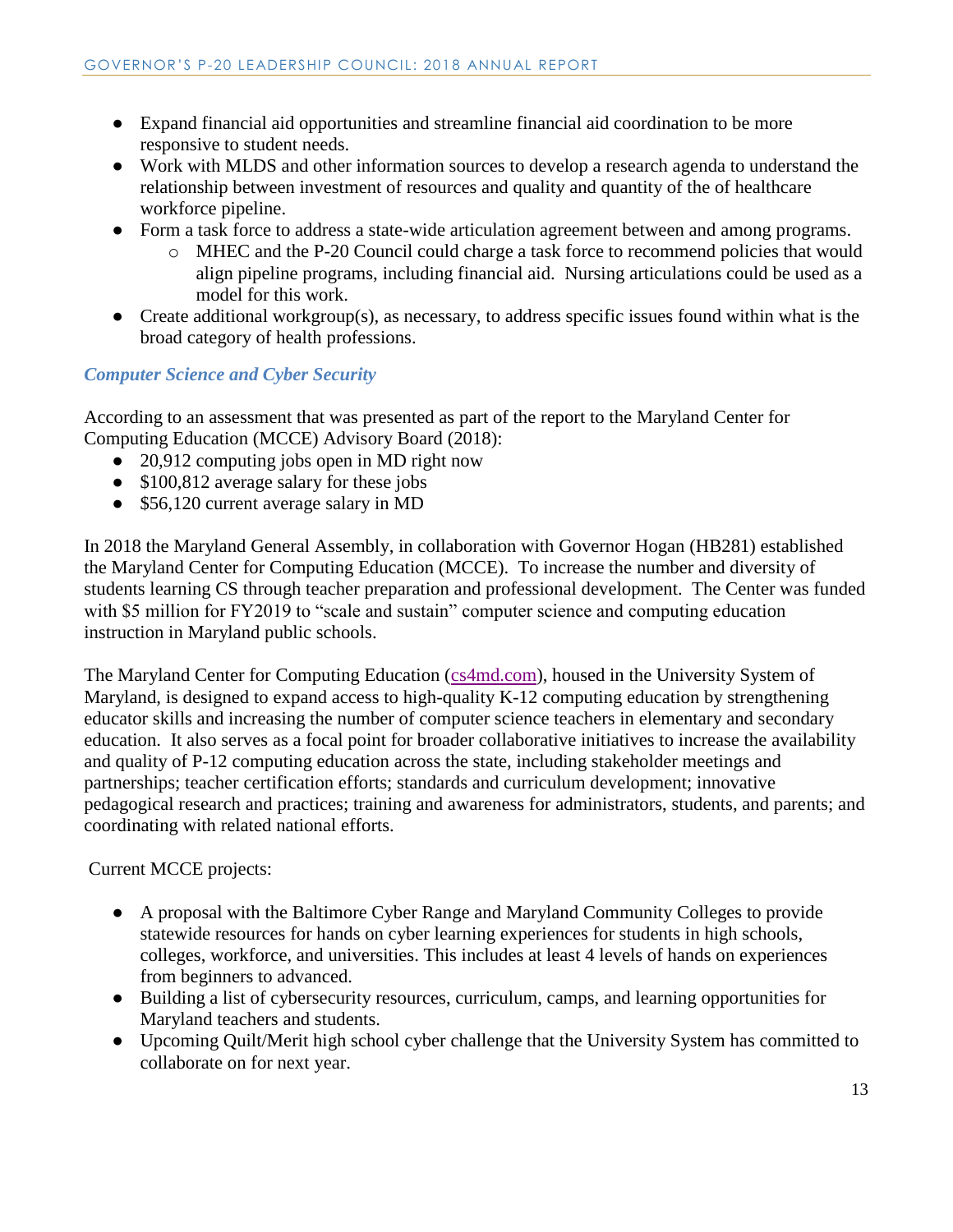• Teacher professional development in summer 2019 on cybersecurity content to integrate into the classroom, including supplemental cybersecurity content in AP Computer Science Principles (Python) and AP Computer Science A Java (secure coding)

# <span id="page-13-0"></span>*Teachers*

According to the Maryland Teacher Staffing Report (2018), Maryland hires over 6,000 teachers a year, but the universities in the state produce only 3,000 teachers a year. Ensuring high quality education in all our Maryland public schools depends on increasing the number of highly qualified teachers prepared in Maryland teacher preparation programs that are aligned with Maryland standards. Kirwan Commission has made teacher quality and quantity one of its highest priorities.

Draft Recommendations from the Kirwan Commission: The Commission is in the process of costing out recommendations related to the priorities below:

- Teacher preparation will be much more rigorous and induction will be expanded
- Raise standards for licensing
- Expand scholarships and loan assistance for highly skilled and diverse candidates.
- Raise teacher pay to make it equitable with other highly trained professionals
- Develop career ladders for teachers and school leaders
- Train the State Superintendent and 24 local superintendents with leadership to implement recommendations of the Commission
- Change the way schools are organized and managed to increase amount of time available for teachers to tutor students, mentor teacher candidates, develop curriculum, etc.

# <span id="page-13-1"></span>*Career Technology Education (CTE)*

The Kirwan Commission received recommendations from the CTE Committee:

**A new Committee of the Governor's Workforce Development Board (GWDB) will be created, to be known as Career and Technical Education Committee (CTE Committee).** This Committee will be charged with building a world-class career and technical education system for Maryland, taking into consideration the priorities established by the Economic Development Commission. Its members drawn from the GWDB itself--will include the heads of MSDE, MHEC, DLLR, and Commerce; a representative of the community colleges, which provide much of the State's postsecondary training; the Chair of the Skills Standards Advisory Committee (see below); and at least four additional representatives of employers, industry associations, and labor. The Committee's members—and its chair, who should be a business representative--will be selected by the Governor, the President of the Senate, and the Speaker of the House.

As future appointments are made to the GWDB, consistent with applicable federal and State law, the Commission recommends including additional representatives of K-12 and postsecondary education (including community colleges) as well as parents and community leaders, the intention being to make it possible for such individuals also to serve on the CTE Committee.